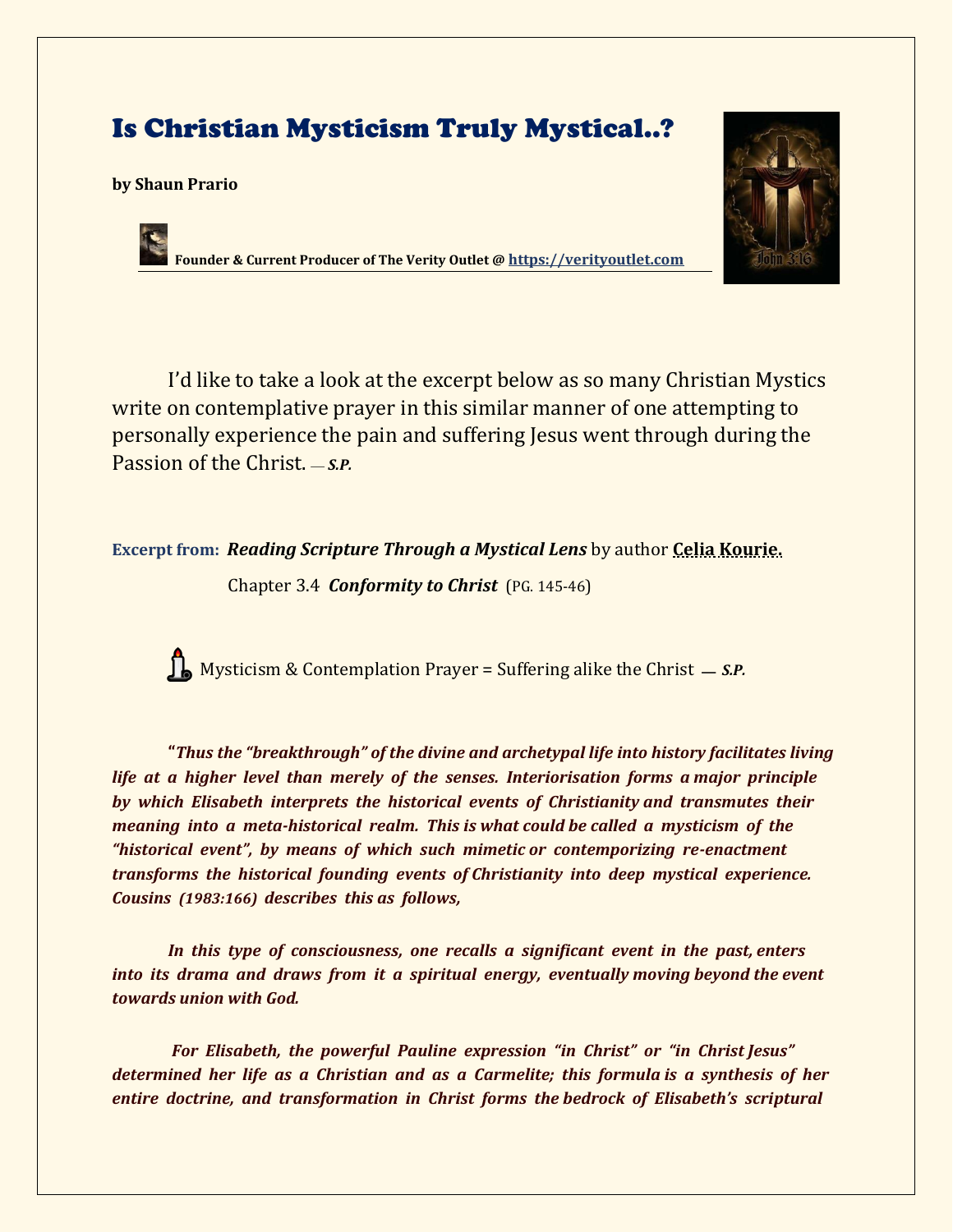*mysticism. This is effected in everyday living: a quotidian mysticism. It does not presuppose extraordinary states of consciousness, although there may well be "mystical touches" at times, when the window of eternity is opened, and the fresh breeze of the Spirit allows a glimpse into Reality. However, as Dunn (1977:195) speaking of Christmysticism states, ...* 

*union with Christ for Paul is not characterised by lofty peaks of spiritual excitment and ecstasy, experiences of visions, revelations ... or high inspiration but more typically by self-giving love, by the cross – union with Christ is nothing if it is not union with Christ in his death.*

**27** *The burden of the argument to date centres on the fact that Christ is not merely paradigmatic for Elisabeth, but also the one who effects transformation. As mentioned above, both these facets of her Christological mysticism are evident in Elisabeth's understanding of suffering. True to the spirit of Carmel, Elisabeth saw suffering as the patrimony of her order, the salvific efficacy of which was seen to radiate beyond the confines of the cloister to help effect the redemption of mankind. Allusions to suffering are not merely fragmentary or incidental in the writings of Elisabeth but pervade her mystical doctrine. The concept of radical renunciation is a strong leitmotif, based on the cross and resurrection of Jesus which forms a dominant conceptual dynamic for her own incredible suffering. With the progressive deterioration of her health, Elisabeth's identification with the suffering Christ intensified. Owing to her scriptural understanding of the meaning of the cross, she bore her excruciating pain with deep patience and love. The secret of her strength is to be found in the fact that, in line with many mystics of her time and ours, Elisabeth realized that the road of the cross is at the same time the way of beatitude. However, bearing her pain with fortitude does not mean that Elisabeth was lulled into a kind of platonic detachment; Christian faith does not sweep its adherents up and out of the struggle and misery of life into some non-involved spiritual or intellectual relationship with God.* 

*In stark contrast, the gospel shows God as sweeping out of eternity in order to be totally and passionately involved in the brokenness of life (Thomsen 1988:252). Following Paul, Elisabeth is aware that human weakness is not an obstacle, on the contrary, it provides the ambience for divine activity.***"**

**My Response** (Next Page)…